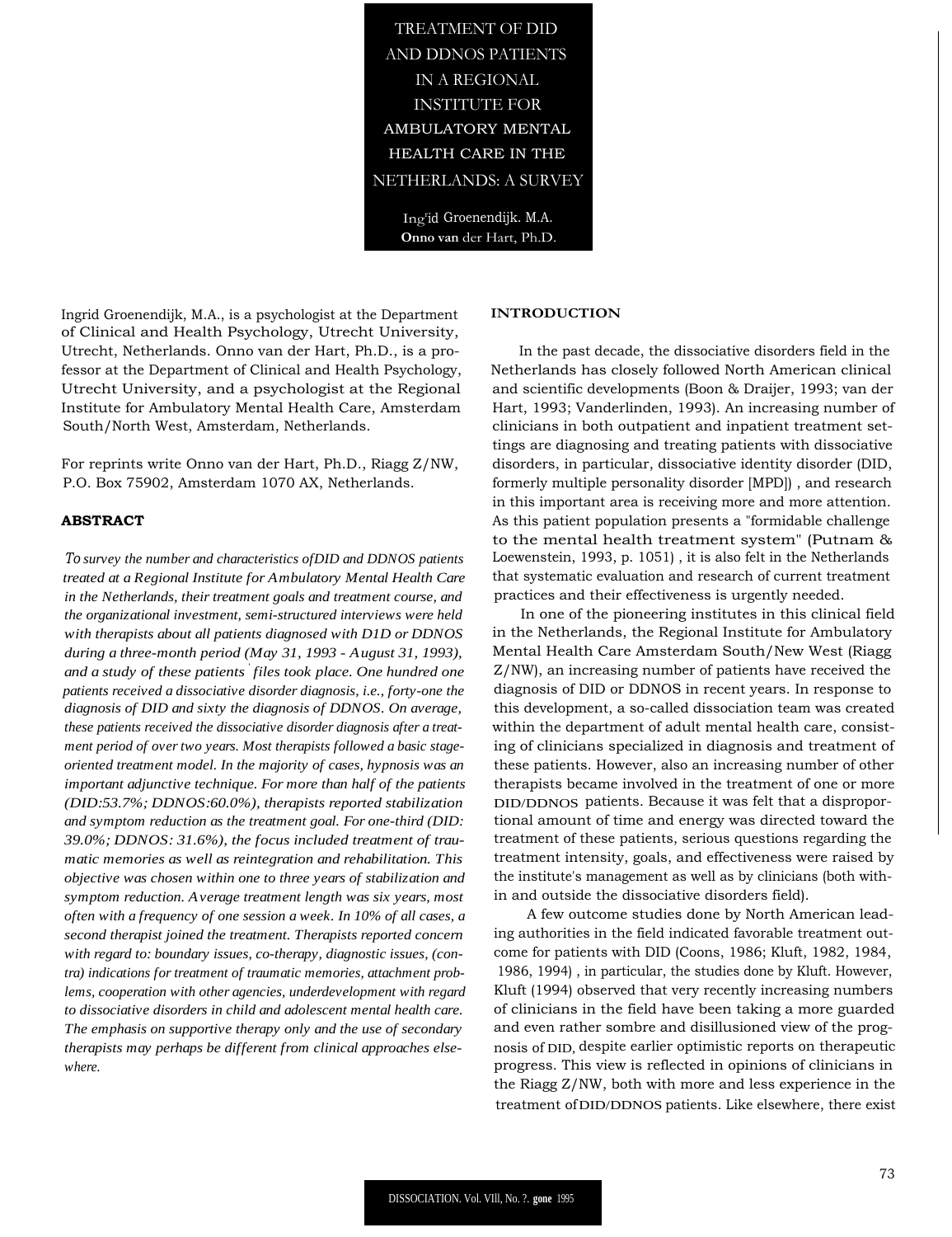within the Riagg differences of opinion regarding the feasibility of therapies aimed at the treatment of traumatic memories and at integration. Therefore, it was felt that a first attempt should be made to assess specific characteristics of the population of patients with DID and DDNOS diagnosed as such, and the nature, course, and goals of the respective therapies. Also, the organizational investment of the therapists involved and the institute as a whole in the treatment of this clinical population would have to be investigated.

In the initial phase of this study, it became apparent that therapists treating DID/DDNOS patients were very interested in the following areas, which subsequently became an extra focus in this study: a) the relationship between the number of treatment years at the Riagg Z/NW and the treatment purpose formulated by the therapist, b) the relationship between this treatment purpose and the treatment course, and c) the differentiation between DID and DDNOS patients on the relevant items of this study.

In this study, the treatment of DID/DDNOS patients is described in terms of Janet's stage-oriented treatment model (van der Hart, Brown, & van der Kolk, 1989), which is not only mostly used by the therapists of the Riagg Z/NW, but is also gaining recognition in the field of post traumatic stress and dissociative disorders at large (Herman, 1992; Horevitz & Loewenstein, 1994; Kluft, 1993). This treatment model consists of three clearly delineated phases, which in practice often overlap: 1) stabilization and symptom reduction; 2) treatment of traumatic memories; and 3) reintegration and rehabilitation.

# **METHODS**

#### *Instruments*

*A semi-structured interview* for each patient was held with therapists treating DID/DDNOS patients at the time. The concerning therapists represented different mental health disciplines (psychiatry, psychology, and psychiatric nursing). The interview contained such topics as diagnostic assessment, purpose and nature of the treatment, treatment phase, treatment frequency, treatment course, organization of the institute concerning DID/DDNOS treatments, and collaboration with other institutes.

Also *a file-study* per DID/DDNOS patient took place, assessing client data, clinical reference and admittance, diagnostic assessment, crisis contacts, psychiatric hospitalizations, medication, and treatment history.

#### *Subjects and Procedure*

All therapists of the departments Adult Mental Health Care, Youth and Adolescent Department, and Psychotherapy of the Riagg Z/NW were sent a letter informing them of the research study and seeking their consent to participate. They received a form on which they could state if they treated DID/DDNOS patients at that moment and how many. The researcher called the therapists who answered affirmatively and a date was set for administration of the semi-structured interview.

During a three-month study period (May 31, 1993-August 31, 1993), a file-study for each DID/DDNOS patient was performed and an interview held with the concerning therapist. Files were studied preceding the interview-administrations.

#### *Data-Analysis*

The nature of the data obtained by the research study was for the greater part descriptive. In order to summarize these data, frequencies, means, percentages, and standard deviations were calculated. To differentiate between DID patients and DDNOS patients, both groups were compared with each other on the relevant items. A statistical procedure (T-test) was not deemed appropriate because of statistical restrictions in the case of a population study (Baarda & de Goede, 1991) . Correlational analyses were used to determine the relationships between treatment years and treatment purpose, and between treatment purpose and treatment course. Additionally, therapists offered some relevant points of discussion during the interviews, which are included in this study.

# **RESULTS**

# *Patient Characteristics*

### *Number of Patients*

In the period of this study, altogether 101 dissociative disorder patients (41 DID patients, 60 DDNOS patients) were treated at various departments of the Riagg Z/NW. Adult Mental Health Care (including the dissociation team) constituted 58.8%, Psychotherapy 20.5%, and Youth and Adolescent Department 20.6%. This was 4% (DID: 1.6%; DDNOS: 2.3%) of the total number of patients who were treated individually in these departments over the same period. It is unknown if the number of 101 patients indicated the real prevalence ofDID/DDNOS patients in the Riagg Z/NW, because the findings of this study depended on the responses of individual therapists rather than formal, standardized research procedures. Patients in group psychotherapy were excluded from this survey, and mental health professionals affiliated with the department of Geriatrics and the AIDS Team as well as the Intake Team were not contacted.

#### *Clinical Presentations*

The DID and DDNOS patients came into therapy with a diversity of complaints: depression, anxiety disorders, phobias, eating disorders, somatic complaints, etc. Apart from these more general complaints, for considerably more DID patients than DDNOS patients, therapists subsumed the initial complaints under the typical symptom clusters of dissociative disorders: amnesia, depersonalization, derealization, identity confusion, and identity alternation. This picture was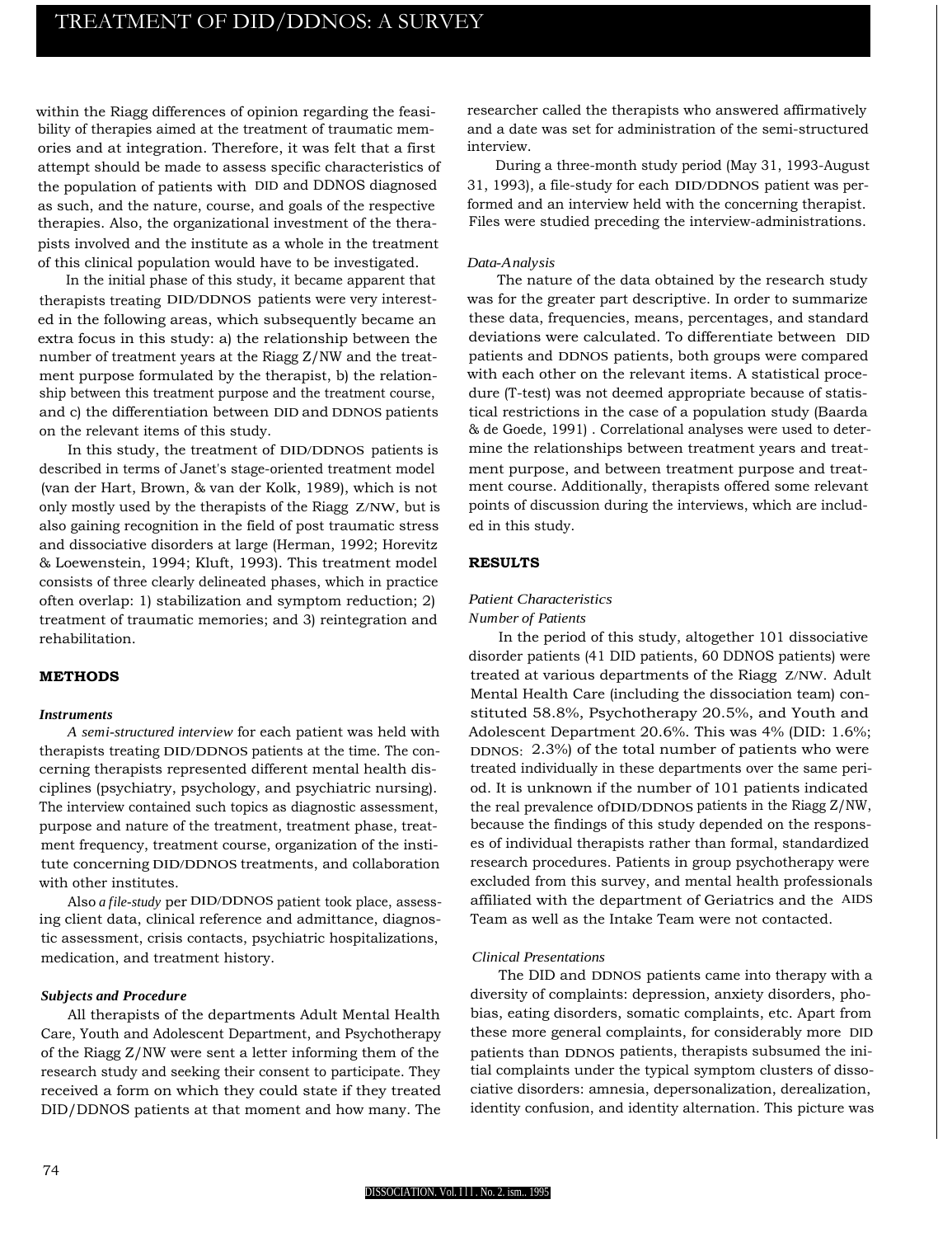| TABLE 1<br>Comparison with Four Prevalence Studies on Childhood Trauma |                            |                       |                       |                                |                            |              |  |
|------------------------------------------------------------------------|----------------------------|-----------------------|-----------------------|--------------------------------|----------------------------|--------------|--|
|                                                                        | Putnam et<br>al.<br>(1986) | Ross et al.<br>(1989) | Ross et al.<br>(1990) | Boon &<br>Draijer<br>(1992/93) | Present<br>Study<br>(1993) |              |  |
|                                                                        | <b>DID</b>                 | <b>DID</b>            | <b>DID</b>            | <b>DID</b>                     | <b>DID</b>                 | <b>DDNOS</b> |  |
| Childhood<br>physical and/or<br>sexual abuse                           | 97.0%                      | 88.5%                 | 95.1%                 | 94.4%                          | 83.0%                      | 58.3%        |  |
| Childhood<br>sexual abuse                                              | 83.0%                      | 75.0%                 | 90.2%                 | 77.5%                          | 78.0%                      | 46.7%        |  |
| Childhood<br>physical abuse                                            | 75.0%                      | 74.9%                 | 82.4%                 | 80.3%                          | 80.5%                      | 33.3%        |  |

more vague for DDNOS patients: initially, they presented with more general complaints as mentioned above and less with typical dissociative problems.

The mean number of fourteen alters of the DID-patients found in the present research  $(SD = 3.0, \text{range} = 140+)$  is similar to the mean number of fourteen (alters) found in other research studies (Boon & Draijer, 1993; Putnam, Guroff, Silberman, et al., 1986; Ross, Norton, & Fraser, 1989; Schultz, Braun, & Kluft, 1989).

#### *Trauma History*

Although the clinical presentation and life circumstances of DID/DDNOS patients varied, all of them reported a history of chronic traumatization similar to the findings of large research studies (Putnam et al., 1986; Coons, Bowman, & Milstein, 1988; Ross et al., 1989; Ross, Miller, Reagor, et al., 1990; Boon & Draijer, 1993).

Table 1 shows a comparison with three other prevalence studies on childhood trauma (Putnam et al., 1986; Ross et al., 1989; Ross et al., 1990).

The results of these studies are fairly similar. However, in the present study, the percentage of reported childhood physical and/or sexual abuse, particularly in the case of DDNOS patients, is considerably lower than the same findings of the other studies. Most DID patients **in** the present study were *both* sexually *and* physically abused.

Table 2 shows more specific information on both explicit patient reports and therapists' suspicions of childhood traumatization.

Compared to DDNOS patients, DID patients obtained a higher percentage of sexual and/or physical abuse. They reported also much more often sexual and physical abuse by relatives, sexual abuse by third persons, Satanic and other ritual abuse, and the start of prolonged abuse before the age of six. DDNOS patients reported more often prolonged abuse beginning after the age of six. Table 2 shows that neglect in the childhood of DID and DDNOS patients was the most often mentioned form of childhood traumatization.

Although the existence of external corroboration of these trauma reports was not systematically investigated, some therapists reported that the patient's relatives, general physician, or friends had confirmed the traumatization. In several cases (10 patients, 9.8%) , there was also legal evidence, such as conviction of perpetrators, and physical evidence such as external and internal scars.

When therapists suspected childhood traumatization not explicitly reported by the patient, they referred to a combination of many clinical signs observed in the treatment of these patients, such as amnesia for large childhood episodes (which could not be explained as infantile amnesia) and dissociative episodes during treatment sessions in which trauma seemed to be re-experienced. These patients reported furthermore particular dreams, images, and drawings with traumatic content, which they did not explicitly describe as their own traumatic experiences. Therapists generally refrained from actively investigating the true nature of these manifestations.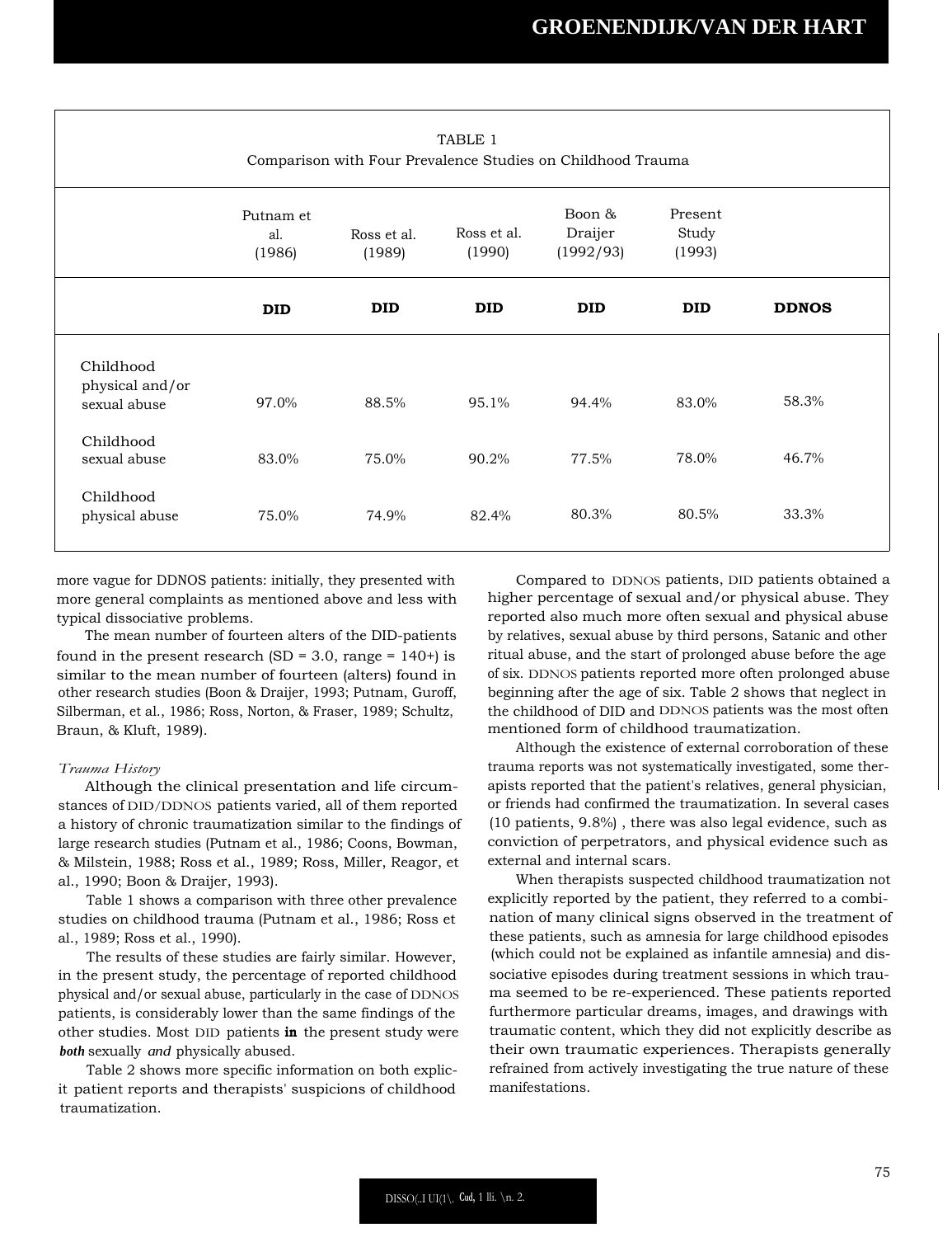|                                                 |                |              |               | TABLE 2<br>Patient's Reports on Childhood Traumatization |               |       |                  |              |       |  |
|-------------------------------------------------|----------------|--------------|---------------|----------------------------------------------------------|---------------|-------|------------------|--------------|-------|--|
|                                                 |                | <b>TOTAL</b> |               |                                                          | DID           |       |                  | <b>DDNOS</b> |       |  |
|                                                 | ${\bf N}$      | $\%$         | $\frac{0}{0}$ | ${\bf N}$                                                | $\frac{0}{0}$ | $\%$  | ${\bf N}$        | $\%$         | $\%$  |  |
| Sexual abuse by<br>relatives                    | 60             | 59.5         | 67.3          | 32                                                       | 78.0          | 85.4  | 28               | 46.7         | 55.0  |  |
| Sexual abuse by<br>non-relatives                | 55             | 54.5         | 59.4          | 27                                                       | 65.9          | 70.7  | 28               | 46.7         | 51.7  |  |
| Physical abuse<br>by relatives                  | 54             | 53.5         | 57.4          | 31                                                       | 75.6          | 78.0  | 23               | 38.3         | 41.7  |  |
| Physical abuse<br>by non-relatives              | 27             | 26.7         | 29.7          | 11                                                       | 26.8          | 29.3  | 16               | 26.7         | 30.0  |  |
| Neglect                                         | 75             | 74.3         | 75.2          | 31                                                       | 75.6          | 78.0  | 43               | 71.7         | 71.1  |  |
| Satanic/Ritual<br>abuse                         | $\overline{7}$ | 6.9          | 13.9          | $\overline{7}$                                           | 17A           | 29.3  | $\boldsymbol{0}$ | 0.0          | 3.3   |  |
| Cultic (Not<br>Satanic) / Ritual<br>abuse       | 3              | 3.0          | 7.9           | 3                                                        | 7.3           | 12.2  | $\overline{0}$   | 0.0          | 5.0   |  |
| Sexual/physical<br>abuse by preceding<br>helper | 5              | 5.0          | 5.0           | 3                                                        | 7.3           | 7.3   | $\overline{2}$   | 3.3          | 3.3   |  |
| Traumatic abortion                              | 8              | 7.9          | 7.9           | $5\phantom{.0}$                                          | 12.2          | 12.2  | $\mathfrak{Z}$   | 5.0          | 5.0   |  |
| Total                                           | 101            |              | 100.0 100.0   | 41                                                       | 100.0         | 100.0 | 60               | 100.0        | 100.0 |  |

*\*Percentages printed in boldface include cases in which the patients did not explicitly report this type of trauma while the therapists presumed their existence, based on many clinical signs.*

# *Treatment History and Preceding Diagnoses*

The average DID/DDNOS patient. within the Riagg did not present the clinical picture of a long treatment history and many preceding diagnoses, as described in the existing literature (Boon & Draijer, 1993; Coons, 1986; Kluft, 1985; Putnam et al., 1986; Rivera, 1991; Schultz et al., 1989). Boon and Draijer (1993) found an average of eight years of preceding treatment in their sample of DID patients, while in the present study a mean number of over two years (DID:

3.5., DDNOS: 2.5, SD-3.00, range: 0-12+) was found. Patients in the present study also received fewer preceding diagnoses compared with the DID patients in the study of Boon and Draijer. A quarter of all patients had never been in treatment before; more than half had never received psychiatric inpatient treatment and had not previously received a psychiatric diagnosis.

#### D[SSOCl:ITION,1'u1.1'111. No. 2. June 1995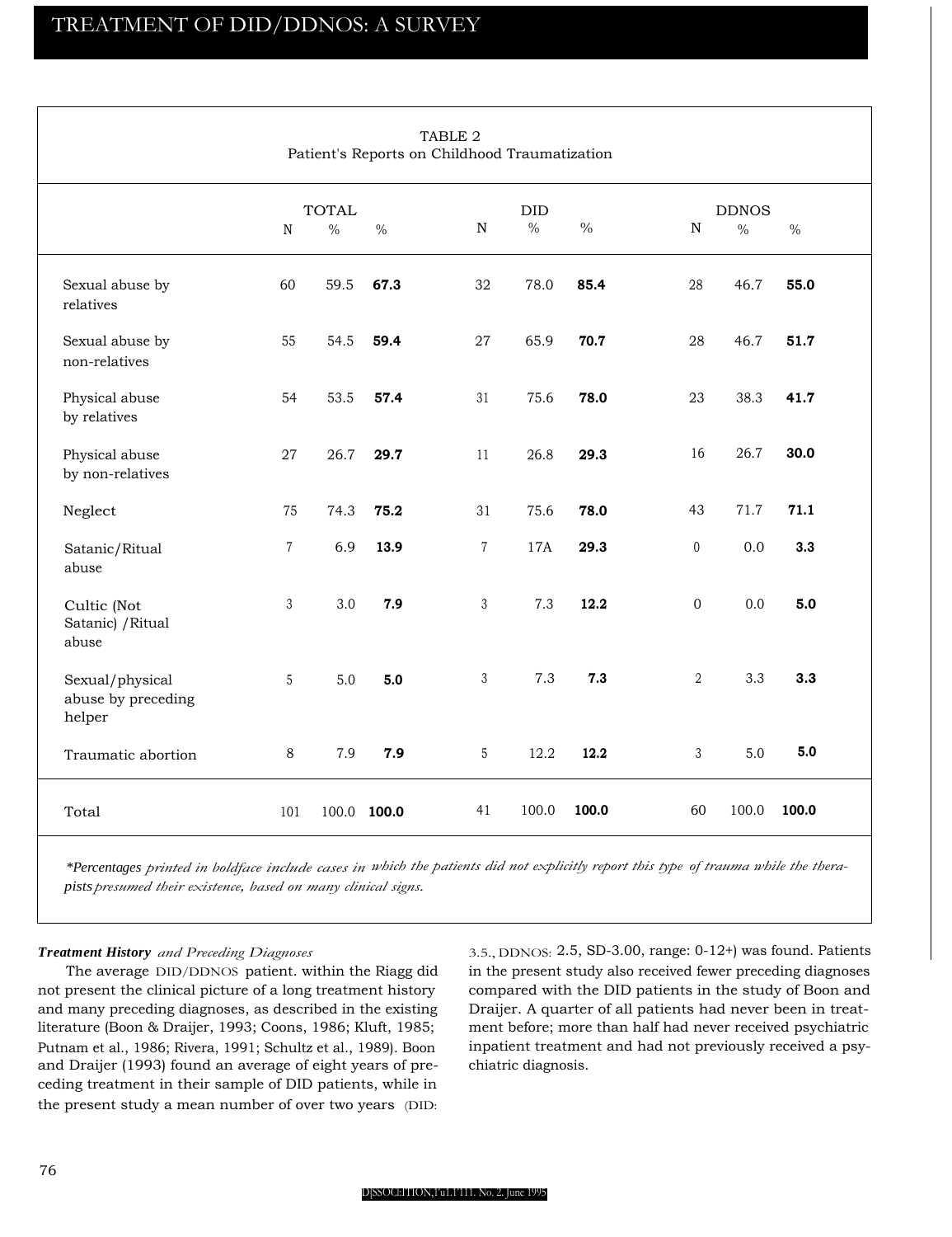|    |                                                                                                        | <b>FIGURE 1</b><br>by Therapists of the Riagg | Indications and Contraindications Pertaining to a Treatment Focusing on Integration, as Mentioned       |
|----|--------------------------------------------------------------------------------------------------------|-----------------------------------------------|---------------------------------------------------------------------------------------------------------|
|    | Indications                                                                                            |                                               | <b>Contra-indications</b>                                                                               |
|    | Sufficient motivation                                                                                  | $\mathbf{1}$ .                                | Integrational focus is surrounded by<br>ambivalence or even against the explicit<br>will of the patient |
| 2. | Sufficient ego strength (e.g., capacities<br>to grow, introspect, and form a trusting<br>relationship) | 2.                                            | Instability                                                                                             |
| 3. | Positive therapeutic alliance                                                                          | 3.                                            | Insufficient therapeutic alliance                                                                       |
| 4. | Supportive social environment                                                                          | 4.                                            | Other priorities in treatment focus, such<br>as child-rearing, finishing study, job                     |
| 5. | Traumata too intensive to be covered                                                                   |                                               | maintenance                                                                                             |
|    |                                                                                                        | 5.                                            | Continuous abuse during treatment                                                                       |
|    |                                                                                                        | 6.                                            | Intellectual incapacity because of age or disease                                                       |
|    |                                                                                                        |                                               |                                                                                                         |

## *Treatment Phase and Treatment Purpose*

More than half of all 101 treatments appeared to be in the phase of stabilization and symptom reduction, and more than one-third in the phase of treatment of traumatic memories or the phase of personality reintegration and rehabilitation. A minority of therapists (n - 12) did not conceptualize their treatment approach in terms ofJanet's three-stage model.

The treatment purposes, formulated by the therapists, varied from "getting acquainted" to full personality integration. In general, more than half of all the treatments were focused on stabilization and symptom reduction, and one-third on integration (including the treatment of traumatic memories) . The most frequently mentioned argument to limit treatment to stabilization and symptom reduction was "instability of the patient. " Most often mentioned arguments for "integrationalism" (Kluft,1993a) were "sufficient motivation" and "sufficient ego strength."

Correlation analyses show that an integrational therapy was increasingly aimed at in the first three years of treatment  $(r = .33, p = .002)$ . After three years of treatment, this purpose was formulated less and less often.

#### *Treatment Course*

Several authors stress the importance for clinical practice of conducting treatment outcome studies (e.g., Boon & Draijer, 1993; Horevitz & Loewenstein, 1994; Kluft, 1984, 1986, 1993a, 1994) , for example, to determine which patients improve with therapy aimed at integration and which patients are better offwith treatment limited to stabilization and symptom reduction. Far from being a controlled-outcome study, this study paid some attention to the relation between reported treatment purpose and treatment progress. The latter was charted by asking therapists which signs of progress and which complications or setbacks they observed in their treatments. A favorable treatment course implied that therapists reported signs of progress and fewer complications. Correlation analyses and further comparison showed that in the case of a favorable treatment course, therapists focused more frequently on an integrational treatment. The reverse was also found to be true: if therapists had focused on an integrational treatment, a favorable treatment course was reported more often (see Tables 3 and 4).

Compared to DDNOS patients, the diagnosis was more often shared with DID patients (DID: 90.2%; DDNOS: 46.7%) . The treatment goal for DID patients was more often personality integration (DID: 39.0%; DDNOS: 23.3%), and these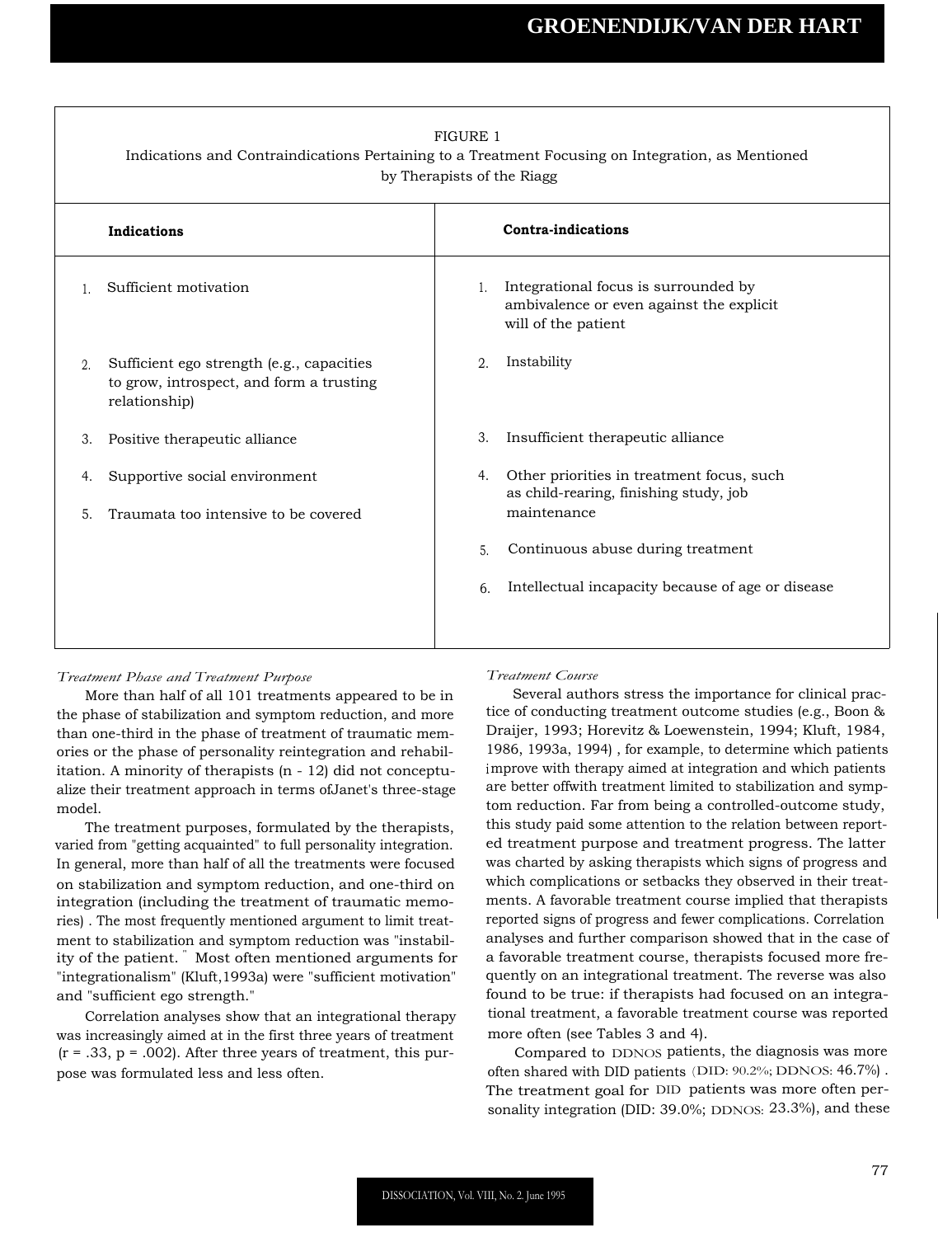# TABLE 3

# Correlations Between Severity of Treatment Complications and Nature of Treatment (In This Succession: From Supportive Therapy to a More and more Comprehensive Therapy)

|    |                                                                                                                                                                   | <b>DID</b>     | <b>DDNOS</b>       | <b>TOTAL</b>   |
|----|-------------------------------------------------------------------------------------------------------------------------------------------------------------------|----------------|--------------------|----------------|
| 1. | Continued abuse during treatment                                                                                                                                  |                | $-.21$<br>$p = .5$ |                |
| 2. | Secondary complications (e.g., counter-<br>productive social relationships, financial<br>problems, counterproductive contacts<br>with other health professionals) | .32<br>$p=.02$ |                    |                |
| 3. | Complex transference phenomena                                                                                                                                    | .38<br>$p=.07$ |                    | .27<br>$p=.08$ |
| 4. | Disruptive behavior in therapy                                                                                                                                    |                |                    |                |
| 5. | Counterproductive behavior outside therapy                                                                                                                        |                |                    |                |
| 6. | Therapist reports very little complications                                                                                                                       | .26<br>$p=.05$ |                    | .16<br>$p-.05$ |

therapies were found more often to be in the phase of treatment of traumatic memories and personality reintegration than was the case with DDNOS treatments (DID: 43.8%; DDNOS: 33.3%) . Therapists reported more complications and, at the same time, more progress with DID patients than with DDNOS patients.

# **TREATMENT INTENSITY, LENGTH, AND FREQUENCY**

The DID/DDNOS treatments within the Riagg Z/NW are intensive and of long duration, with a mean frequency of once a week. Therapists prognosticated a mean treatment length of six years. A secondary therapist joined the treatment in one-tenth of all cases. At the time this survey was being done, six DDNOS patients (10%) and fifteen DID patients (36.6%) were receiving very intensive treatment with a frequency of two to three times per week; often with crisis contacts, telephone calls, and in collaboration with a second therapist.

Therapists reported more on intensive treatments and collaboration with secondary therapists for DID patients than for DDNOS patients. Compared to DDNOS patients, DID patients received more medication, had more contact with crisis services, were more often hospitalized, and had more contacts by telephone or mail with their therapists.

## *Therapist Information*

Reflecting on their treatments during the interview, therapists formulated several clinical concerns:

- *1) Investigative issues:* Several therapists expressed the need for protocols and more cooperation with justice and police authorities on investigative issues, in particular with regard to suspected ongoing abuse.
- *2) Collaboration with psychiatric clinics:* Although observing increasing collaboration with psychiatric clinics, therapists would still like to see an intensification of this collaboration in order to guarantee the continuation of care.
- *3) Boundary issues and the burden of treatment:* Some therapists mentioned problems with setting clear treatment boundaries and limits. A few therapists reported feeling overwhelmed and exhausted because of the many crises and suicidal attempts of some of their patients. Others mentioned that their therapies of other patients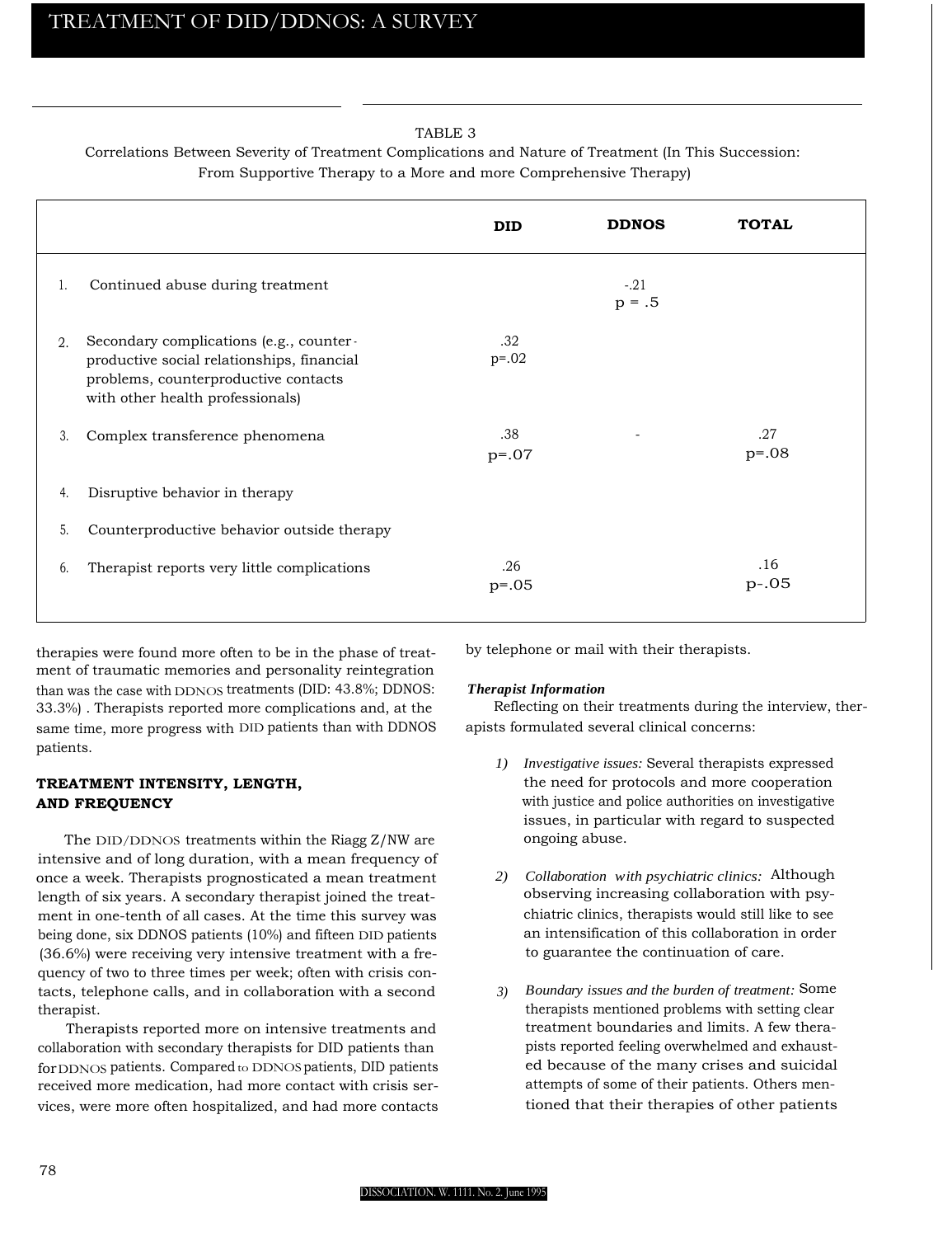# TABLE 4

Correlations Between the Level of Treatment Progress and the Nature of Treatment (In This Succession: From Supportive Therapy to a More and More Comprehensive Therapy)

|    |                                             | <b>DID</b>       | <b>DDNOS</b>      | <b>TOTAL</b>          |
|----|---------------------------------------------|------------------|-------------------|-----------------------|
|    | 1. An increase in the quality of life*      | .34<br>$p=.015$  |                   | .28<br>p-.002         |
| 2. | A growing working alliance                  |                  | .34<br>$p = .004$ |                       |
| 3. | Development of trust                        |                  | .27<br>$p=.018$   |                       |
| 4. | Development of insight                      | .46<br>p-.001    | .22<br>$p=.04$    | .32<br>$p = .001$     |
| 5. | Acknowledgement of the diagnosis            | .28<br>$p = .04$ | .21<br>$p=.05$    | $\cdot$ 3<br>$p=.001$ |
| 6. | Trauma-treatment takes place                | .54<br>$p = .00$ | .53<br>$p=.00$    | .56<br>$p=.00$        |
| 7. | Fusions have occurred                       | .39<br>$p=.006$  |                   | .26<br>$p=.001$       |
| 8. | Total progress (composite of variables 2-7) | .37<br>$p=.009$  | .33<br>$p=.005$   | .44<br>$p = .00$      |
|    |                                             |                  |                   |                       |

*\*Increase in quality of life contains: significant decrease in crises; increase in structure of life; retaking of responsibilities; breaking the abusive relationships; formulation of boundaries; cooperation between alters, leading to crises-reduction; the client lives more and more integrated.*

began to suffer under the demands from DID/DDNOSpatients. Several therapists detected the symptoms of burn-out in themselves. Problems with setting clear boundaries led some therapists to seek consultation or supervision, and others to limit the number of DID/DDNOS patients in their caseload. Nevertheless, most therapists saw the multidisciplinary Riagg, with its many possibilities for case consultation and crisis interventions, as the best equipped outpatient treatment facility in the Netherlands for DID/DDNOS patients.

4) *Standardized screening and diagnostic procedures:* Some therapists wished that all new patients would be routinely screened using standardized instruments such as the *DissociativeExperiences Scale (DES)* (Bernstein & Putnam, 1986). Such scales could also be used to determine which patients should be further interviewed with the *Structured Clinical Interview for the DSM-IV Dissociative Disorders (SCID-D)* (Steinberg, 1993; Boon & Draijer, 1993), or the *Dissociative Disorders Interview Schedule (DDIS)* (Ross, 1989). These therapists mentioned the risk of both under-diagnosis and over-diagnosis of this diagnostic category when standardized instruments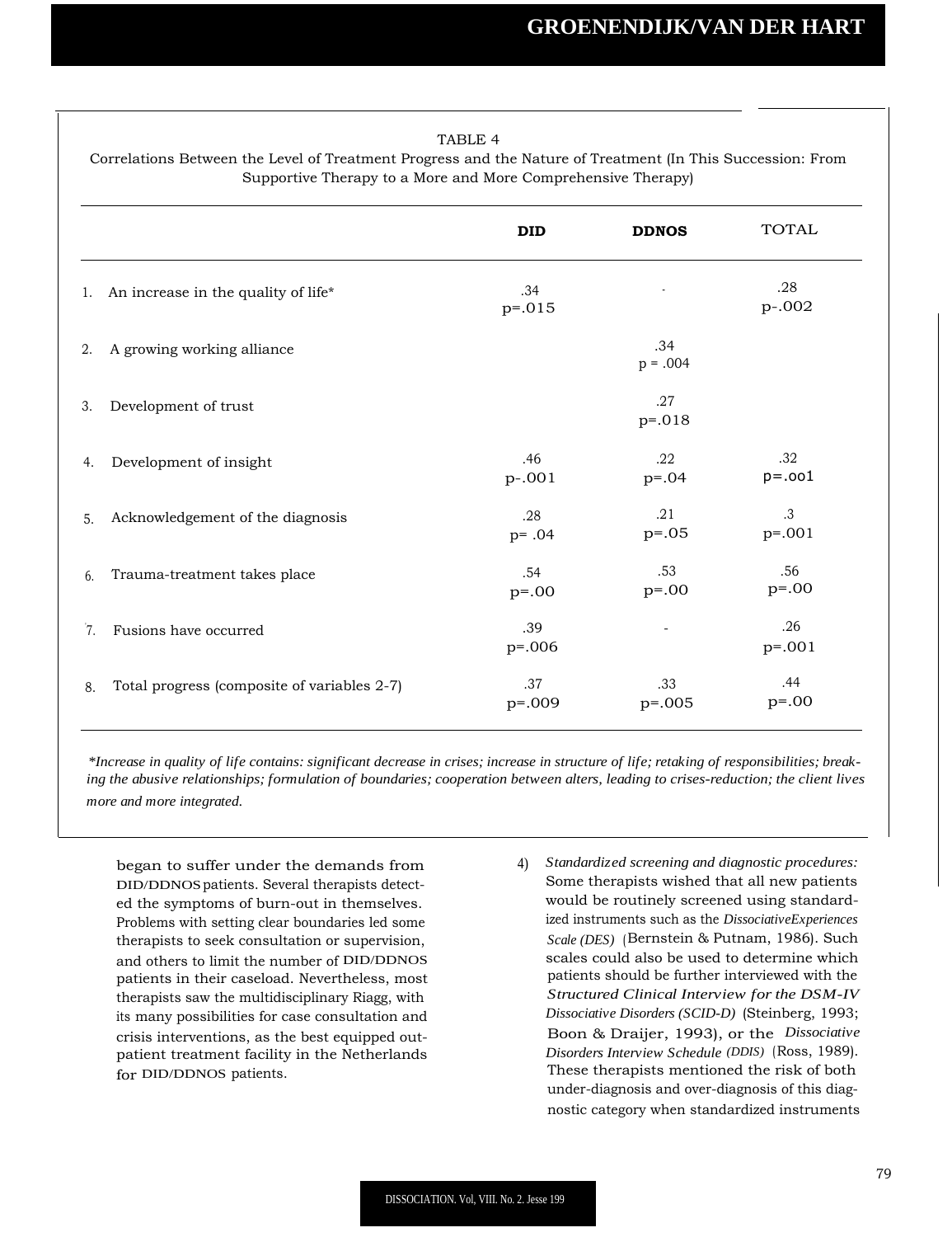are not used in current assessment procedures.

- *5) Intensity and frequency of sessions:* Therapists differed widely in opinion with regard to the in tensity and frequency of the treatment. Some therapists, usually seeing their DID/DDNOS patients once in two weeks or less, expressed reservations about a higher frequency (e.g., more than once a week), because they feared it would increase the likelihood of crises. Others, however, reported a decrease in crises with a more frequent treatment contact. For many therapists, the question remained how to determine for each individual case the optimal treatment intensity and frequency.
- *6) Co-therapy.* Although all therapists agreed upon the need for a substitute therapist in case of absence of the primary therapist, they differed in opinion about co-therapy, in which a second therapist is actively engaged in the treatment. Opponents of co-therapy mentioned the risk that patients will split or encourage splits between their co-therapists. Supporters were less afraid in this respect, mentioning this as a risk with only a minority of patients. Co-therapists were content with their collaboration and experienced it as very useful for their patients -- provided that mutual agreement was reached among all parties involved regarding role and task definition.
- *7) Attachment-related problems:* Therapists often reported struggling with problems related to the patient therapistrelationship. They referred to patients' difficulties and confusion in maintaining boundaries; "clinging" behaviors; battles for control; rapid shifts in trust and distrust; re-enactments of the abusive relationship within the therapy; withdrawal. Several therapists reported complex (counter) transferential relationships with their patients, which overwhelmed them at times. Differing in the interpretation of these issues, some therapists discussed them in terms of "regression," "dependency, " "splitting," while others interpreted the same difficulties in terms of Bowlhy's attachment theory (cf. Barach, 1991). Connected with this, therapists approached the problems differently; this varied from reducing the frequency of treatment sessions to an intensification of the treatment and an increase in availability for the patient.

*8) Child and Adolescent DII)/DDNOS:* Therapists of children and adolescents with DID/ DDNOS felt that diagnostic and treatment procedures for adult DID/DDNOS patients were not automatically applicable for children and adolescents. They expressed the need for developing specialized knowledge and care more suitable for these young patients. Early detection and treatment of DID/DDNOS were highly valued.

#### **DISCUSSION**

This study has several limitations. Because we approached therapists instead of patients, the real prevalence of DID/DDNOS-patients within the Riagg remains unknown. The detection of DID/DDNOS depended on the therapists, and not on systematic and standardized diagnostic research, although many therapists had used the DES and/or the SCID-D or DDIS. Based on results of a prevalence study of dissociative symptoms within the Riagg 'L/NW (Cohen, Wallage, & van der Hart, 1992), we hypothesize a higher prevalence of dissociative patients in the Riagg than found in our study. Using the DES, Cohen et al. (1992) found that 7.5% of all newly referred patients scored above the DES cut-off score of 30, which indicates serious dissociative psychopathology.

Because this study pertained to all known DID/DDNOS patients within one institution (i.e., a population study), some sample-based statistical operations (T-test) could not be executed (Baarda & de Goede, 1991).

With regard to the data pertaining to the relationship between treatment length and treatment purpose, relationship between treatment purpose and treatment course, and the differentiation between DID patients and DDNOS patients, no response categories were formulated in advance. Their construction was based solely on the actual responses given by the therapists in this study. This may imply that the results thus acquired are less significant than would have been the case if systematic categorization preceded the actual interviews. Kluft (1994) presents a very valuable instrument for evaluating therapeutic progress, i.e., the CSDS *Dimensions of Therapeutic Movement Instrument (DTMI),* with which we became acquainted only after the completion of this study.

It was found that the treatment history of patients within the Riagg was considerably shorter than the long treatment histories mentioned in the existing research literature. This is probably related to the fact that there is a growing awareness and expertise with regard to diagnosis and treatment of dissociative disorder in the Riagg Z/NW.

In the present study, the clinical picture of DID patients, in comparison with DDNOS patients, was generally more pronounced in at least four dimensions: trauma history, complaints and psychiatric symptoms, nature of treatment, and treatment course. For instance, they reported more complications during treatment but also more progress. Further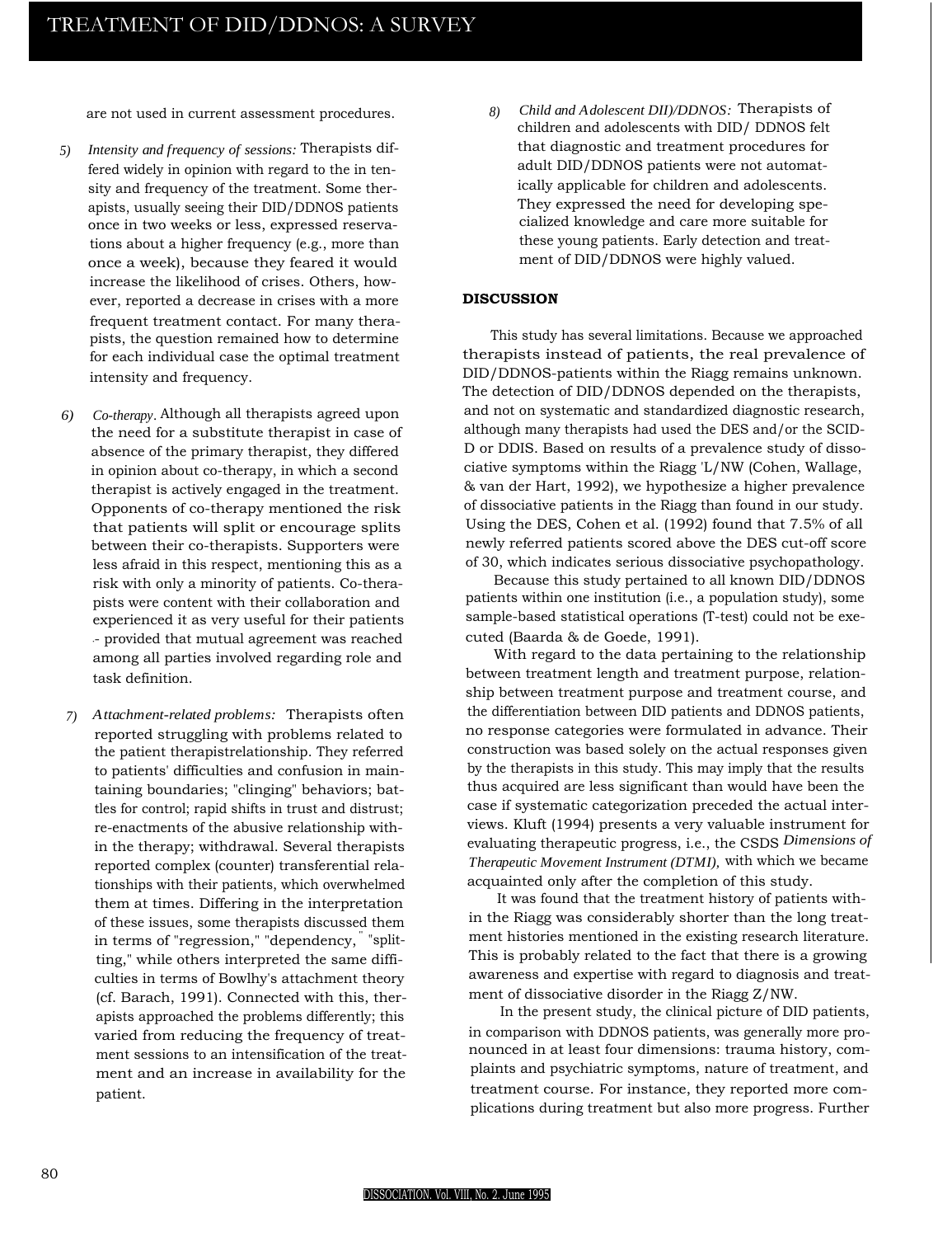study seems to be needed to look into the question whether the DDNOS subgroup with little progress conforms to Kluft's (1994) category of low trajectory patients or whether therapistvariables are significant in this regard. One possible therapist variable is familiarity and clinical experience with regard to diagnosis and treatment of dissociative disorder patients. For instance, it could be postulated that novices in this field diagnose DID patients as having DDNOS *and*report less progress because of their inexperience with this difficult patient group.

We also saw that for more DID patients than DDNOS patients the diagnosis had been shared explicitly. Perhaps those treating DDNOS patients were uncertain concerning the correctness of the diagnosis, or decided not to share the diagnosis because of a particular therapeutic orientation; e.g., a minimization strategy (also mentioned by Kluft [1993a] and Fine [19931: "Leave it alone and it will go away.

For most of their DID/ DDNOS patients, therapists in this study did not opt for an integration-oriented treatment. Therapists seemed to be careful in their choice and argued in favor of this choice in terms of (contra)indications (cf. Boon & van der Hart, 1994). The findings of this study show that an integrational approach, based on indications such as motivation, ego strength, social support, etc., was indeed feasible. There was a positive relationship between treatment purpose and treatment course, (i.e., a more encompassing treatment goal corresponded with more treatment progress). However, this does not demonstrate a causality between the two variables: the choice of an integrational treatment purpose per se is not the cause of the progress of the patient. Factors such as ego strength and motivation, which play their part in the treatment choice, also influenced progress. Although this association cannot be causally interpreted, the indication for an integrational approach seemed to be based on reasonable considerations. Therapists in this study expressed an awareness of Kluft's (1993) findings that fully integrated ("unified") patients are far better off than are less integrated patients. However, they believed that for many DID patients this treatment goal is not feasible even in the long run, and therefore opted for an "adaptational" (treatment stage 1 only) approach. Further research regarding the indications for integrational versus adaptational treatment is urgently needed. Kluft's (1994) observations regarding different "trajectory subgroups" based on the DTMI *( The CSDS Dimensions of Therapeutic Movement Instrument)* seem to be extremely relevant in this regard. He showed that, using the DTMI, it would be possible at an early treatment phase to identify which patients belong to an optimistic, high trajectory group and which patients belong to a low trajectory group. Patients with a high trajectory show, for example, a high quality therapeutic alliance, a capacity for rapid mobilization and adaptive change, and a major focus on integration. In the low trajectory group, it is hard to establish change and self-efficacy because of an intense preoccupation with concerns other than integration. Our more tenta-

tive findings seem to support the importance of Kluft s differentiation between high trajectory and low trajectory groups of DID patients. The clinicians in our study generally based their decisions for either an integrational approach or an adaptational approach on many of the characteristics which Kluft associated with the high trajectory group and the low trajectory group, respectively (see Figure 1).

Our findings also indicate that the clinicians opting for an integration did so within the framework of the basic stageoriented treatment model for post-traumatic stress, recently also adopted in the field of DID. This model is indicative of a general consensus that a first stage aimed at stabilization is the necessary foundation for trauma-work (Brown & Fromm, 1986; Herman, 1992, Horevitz & Loewenstein, 1994; Kluft, 1993; Parson, 1984; Putnam & Loewenstein, 1993). During this stage, time is taken to establish safety, support, and structure in the therapeutic alliance. On this basis, therapists determine if an integrational treatment can he realized. In the treatments aimed at integration, including the treatment of traumatic memories, the stabilization stage had a duration of one to three years.

Although most of the therapists in our study followed this basic stage model for post-traumatic stress, thereby often including various hypnotic techniques, a few did not do so. Often based on consultations with specialists, these clinicians had discovered the dissociative pathology in their patients and used elements of the trauma/dissociation model in their therapies. However, they were basically following another theoretical approach. We have too little data to determine the effectiveness of these approaches, but there were some signs that not explicitly incorporating the stabilization stage in therapy was related to more reports of crises and problems with crisis and anxiety reduction as compared to therapists explicitly basing their approach on the stage-model for post-traumatic stress.

It would be of importance to analyze the treatment process of DID patients with an alleged Satanic or ritual (non-Satanic) background in comparison with DID patients without this background. The treatments of these `cult'-patients, which have been increasing in the last years, seem to require a different approach to cope with many complex dilemmas. In the three cases (out of twelve) in this study in which this issue became apparent in the course of an integrational approach, therapists shifted the treatment focus back to stabilization and symptom reduction only. Kluft (1994) reported that patients with a background of ritual abuse appear to progress "quite unevenly and unpredictably over the short run and about half as rapidly as patients who have never made such allegations" (p. 67).

Finally, Kluft (1994) mentioned the importance of the clinical axiom that the treatment of the DID patient is only as good as the quality of the therapeutic alliance. Many of the clinicians in our study connected problems with regard to this alliance with the frequency of sessions. We observed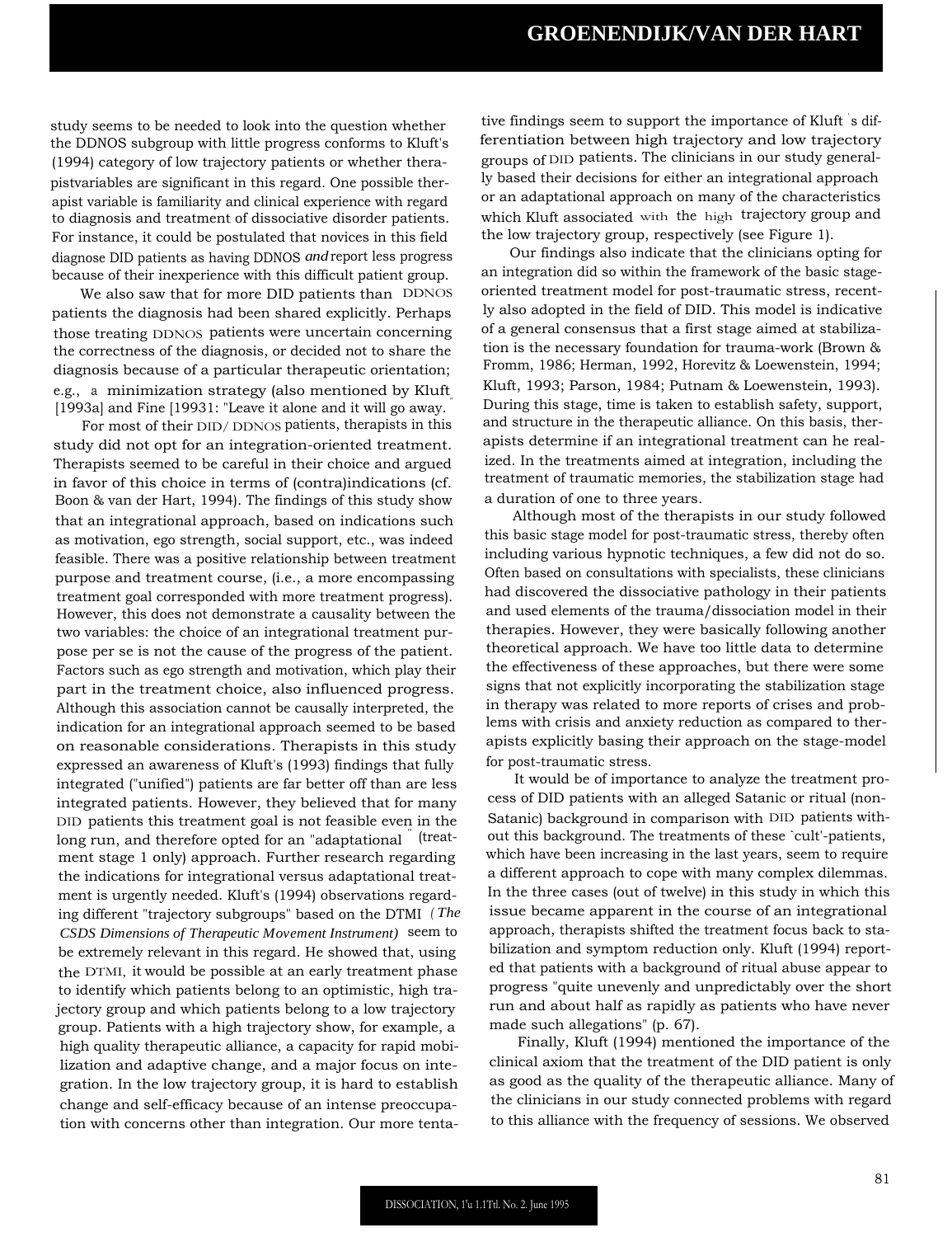# **TREATMENT OF DID/DDNOS: A SURVEY**

differences in opinion with regard to the optimal frequency in these cases as well as a lack of a generally accepted theoretical basis for the resolution of these problems in. the therapeutic alliance. It seemed that the trauma/dissociation model did not provide sufficient theoretical insights and solutions for these issues. Recently, various clinicians have emphasized the importance of insights from attachment- and object-relations theories to explain and clarify difficult adult relationship patterns in survivors of sexual or physical abuse. An interpretation of these patterns in terms of dissociative/ posttraumatic pathologywould not be enough (Blizard & Bluhm, 1994; Nash, Hulsey, Sexton, Harralson, & Lambert, 1993). In our opinion, a comparison between these distinctive the-

ories would be an important conceptual theme in the development of treatment models for DID/DDNOS patients (cf. Barach, 1991; Blizard & Bluhm, 1994; Briere & Runtz, 1993). ■

**REFERENCES**

Baarda, D.B., & de Goede, P.M.P. (1991) . *Basis bock SPSS/PC+. Practische handleiding voor het venoerken van onderzoeksgegevens.* Leiden: Stenfe rt & Kroese.

Barach, M.M. (1991). Multiple personality disorder as an attachment disorder. *DISSOCIATION, 4,* 117-112.

Bernstein, E.M., & Putnam, F.W. (1986). Development, reliability, and validity of a dissociation scale. *journal of Nervous and Mental Disease,* 174, *727-735.*

Blizard, R.A., & Bluhm, A.N. (1994). Attachment to the abuser: Integrating object-relations and trauma theories in treatment of abuse survivors. *Psychotherapy,* 31(3), 383-390.

Boon, S., & Draijer, N. (1993). *Multiple personality disorder in the Netherlands: A study on reliability and validity of the diagnosis.* Lisse: Swets & Zeitlinger.

Boon, S., & van der Hart, O. (1994). De meervoudige persoonlijkheidsstoornis: Diagnostiek en behandeling. *DePsycholoog, 29(H ) ,* 423-428.

Briere, R., & Runtz, M. (1993). Childhood sexual abuse: Long-term sequelae and implications for psychological assessment. *Journal of Interpersonal Violence, 8(3), 312-330.*

Brown, D., & Fromm, E. (1986). *Hypnotherapy and hypnoanalysis.* Hillsdale, NJ: L. Erlbaum Associates.

Cohen, M., Wallage, P., &van der Hart, *O.* (1992). De prevalentie van dissociatieve vcrschijselen en traumatische jeugdervaringen bij een Riagg populatie. Amsterdam: Riagg Zuid/Nieuw West.

Coons, P.M. (1994). Confirmation of childhood abuse in child and adolescent cases of multiple personality disorder and dissociative disorder not otherwise specified.*Journal*of*Nervous and Mental Disease,* 182, 461-464.

Coons, P.M., Bowman, E.S., & Milstein, V. (1988). Multiple personality disorder: A clinical investigation *of 50 cases.* ,*Journal*of*Nervous and Mental Disease,* 176, *<sup>5</sup>* 19-527.

Coons, P.M. (1986). Treatment progress in 20 patients with multiple personality disorder. *Journal of Nervous and Mental Disease, 174,* 715-721.

Graves, S.M. (1989). Dissociative Disorders and dissociative symptoms at a community mental health center. *DISSOCIATION, 2, 119-* 127.

Hermaii,J.I.. (1992). *Trauma and recovery.* New York: Basic Books.

Horcvitz, R., & Loewenstein, RJ. (1994). The rational treatment *of* multiple personality disorder. In SJ. Lynn & J.W. Rhue (Eds.), *Dissociation: Clinical and theoretical perspectives* (pp. 289-316). New York: Guilford.

Kluft, R.P. (1984). Treatment of multiple personality disorder. A study of 33 cases. *Psychiatric Clinics of North America, 7,* 9-29.

Kluft, R.P. (1985). The natural history of multiple personality disorder. In R.P. Kluft (Ed.), *Childhood antecedents of multiple personality* (pp. 197-238). Washington, DC: American Psychiatric Press.

Kluft, R.P. (1986). Personality unification in multiple personality disorder. In B.G. Braun (Ed.), *The treatment of multiple personality disorder* (pp. *29-60).* Washington, DC: American Psychiatric Press.

Kluft, R.P. (1993a). Basic principles in conducting psychotherapy of multiple personality disorder. In R.P. Kluft & C.C. Fine (Eds.), *Clinical perspectives on multiple personality disorder* (pp. 19-50). Washington, DC: American Psychiatric Press.

Kluft, R.P. (1993b) . The initial stages of psychotherapy in the treatment of multiple personality disorder patients. *DISSOCIATION, 6,* 145-161.

Kluft, R.P. (1993c). Clinical approaches to the integration of personalities. In R.P. Kluft & C.G. Fine (Eds.), *Clinical perspectives on multiple personality disorder* (pp. 101-133) . Washington, DC: American Psychiatric Press.

Kluft, R.P. (1994). Treatment trajectories in multiple personality disorder. *DISSOCIATION, 7(1), 63-76.*

Kluft, R.P., & Fine, C.G. (Eds.) (1993). *Clinical perspectives on multiple personality disorder.* Washington, DC: American Psychiatric Press.

Nash, M.R., Hulsey, T. L., Sexton, M.C., Harralson, T.L., & Lambert, W. (1993) . Long-term sequelae of childhood sexual abuse: Perceived family environment, psychopathology and dissociation. *journal of Consulting and Clinical Psychology,* 61, 276-283.

Parson, T.R. (1984). The reparation of the self: Clinical and theoretical dimensions in the treatment of Vietnam combat veterans. *Journal of Contemporary Psychotherapy,* 14, 4-56.

Putnam, F.W., GurofF,J J., Silberman, E.K., Barban, L., & Post, R.M. (1986). The clinical phenomenology of multiple personality disorder. *journal of Clinical Psychiatry,* 47, *285-293.*

#### DISSOCIATION, Vol. VIII. No. 2, jut 1995